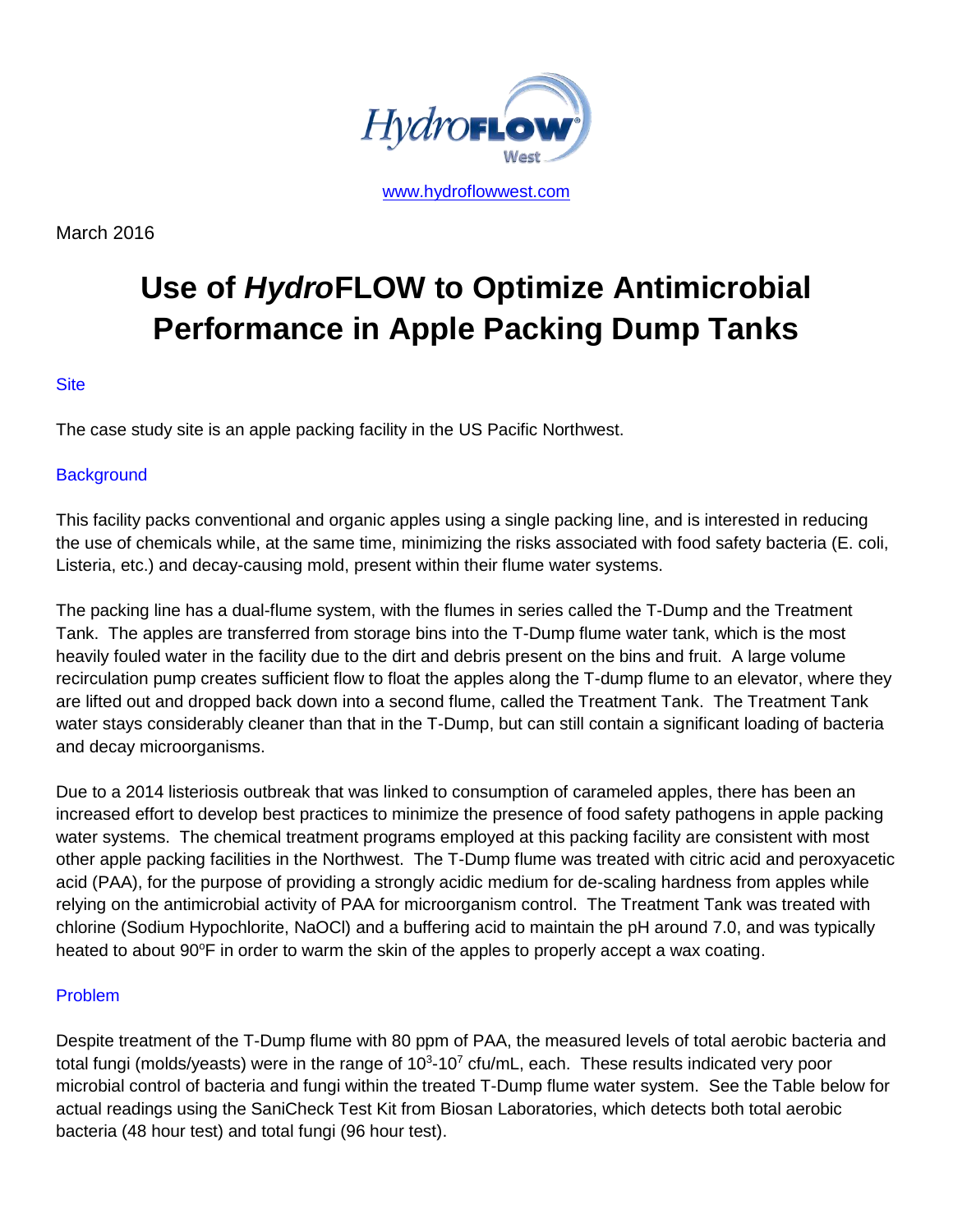

[www.hydroflowwest.com](http://www.hydroflowwest.com/)

### **Solution**

A *Hydro*FLOW water conditioning device, which is powered by the patented Hydropath technology, was installed onto the 6 inch recirculation pipe that carries the T-Dump flume water from the back of the flume to the front where the new bins of apples are introduced. This proprietary technology produces an oscillating AC signal at 150,000 Hz that changes the nature of water, possibly disrupting "hydrogen-bonding" between water molecules in a fashion similar to that of a surfactant. Therefore, in the presence of a sufficient *Hydro*FLOW signal, the molecules of water act more independently, allowing for unique benefits of scale inhibition and microbial reduction. Our goal in this study was: 1) to determine the benefit of the Hydropath signal in the presence of the normal treatment dose of chemical, and 2) to determine the minimum chemical dosage required, in the presence of the Hydropath signal, to maintain equal or better microbiological control as compared to the use of chemicals alone.

The Table below shows the effect of the *Hydro*FLOW device on the performance of PAA to sanitize the bacteria and mold in the T-Dump flume water system. The water in the T-Dump flume was held for one week before being discharged. The flume was cleaned and refilled with fresh water for the following week's operations. Results from the weeks of October  $12<sup>th</sup>$  and October  $19<sup>th</sup>$  were obtained with chemicals only, showing the levels of microbiological contamination in the T-Dump flume in the range of 10<sup>3</sup> to 10<sup>7</sup> cfu/mL, for both bacteria and fungi, and with PAA dosages in the range of 39 to 52 ppm.

Once the Hydropath signal was initiated during the week of October 26<sup>th</sup> there was a dramatic decrease in both bacteria and fungi in the tank, with microbiological levels ranging from 10<sup>1</sup> to 10<sup>3</sup> cfu/mL, despite low PAA dosages ranging from 18 to 35 ppm. Testing through the following week of November 2<sup>nd</sup> showed similar results of 10<sup>1</sup> to 10<sup>2</sup> cfu/mL with PAA doses that were increased to a range of 63 to 77 ppm and then dropped to 14 ppm (dosage fluctuations were accidental - due to operator error).

Effect of *Hydro*FLOW on Total Aerobic Bacteria and Total Fungi in the T-Dump Flume Water System.

| Date           | PAA (ppm) | TAB (cfu/mL)    | Fungi (cfu/mL)  |                                             |
|----------------|-----------|-----------------|-----------------|---------------------------------------------|
|                |           | (48 hours)      | (96 hours)      |                                             |
| $10-12-15$     | 42        | 10 <sup>4</sup> | $10^{3}$        |                                             |
| $10-14-15$     | 46        | 10 <sup>5</sup> | $10^{3}$        |                                             |
| 10-16-15       | 52        | 10 <sup>5</sup> | 10 <sup>3</sup> |                                             |
| 10-19-15       | 41        | 10 <sup>4</sup> | 10 <sup>3</sup> |                                             |
| $10 - 21 - 15$ | 39        | 10 <sup>3</sup> | 10 <sup>3</sup> |                                             |
| 10-23-15       | 49        | 10 <sup>7</sup> | $10^{5}$        | The Hydropath signal was initiated          |
| 10-26-15       | 35        | 10 <sup>2</sup> | 10 <sup>2</sup> | during the week of October 26 <sup>th</sup> |
| 10-30-15       | 18        | $10^{1}$        | $10^{1}$        |                                             |
| $11 - 2 - 15$  | 63        | $10^{1}$        | 10 <sup>2</sup> |                                             |
| $11 - 4 - 15$  | 77        | 10 <sup>2</sup> | 10 <sup>2</sup> |                                             |
| $11 - 6 - 15$  | 14        | 10 <sup>2</sup> | 10 <sup>2</sup> |                                             |